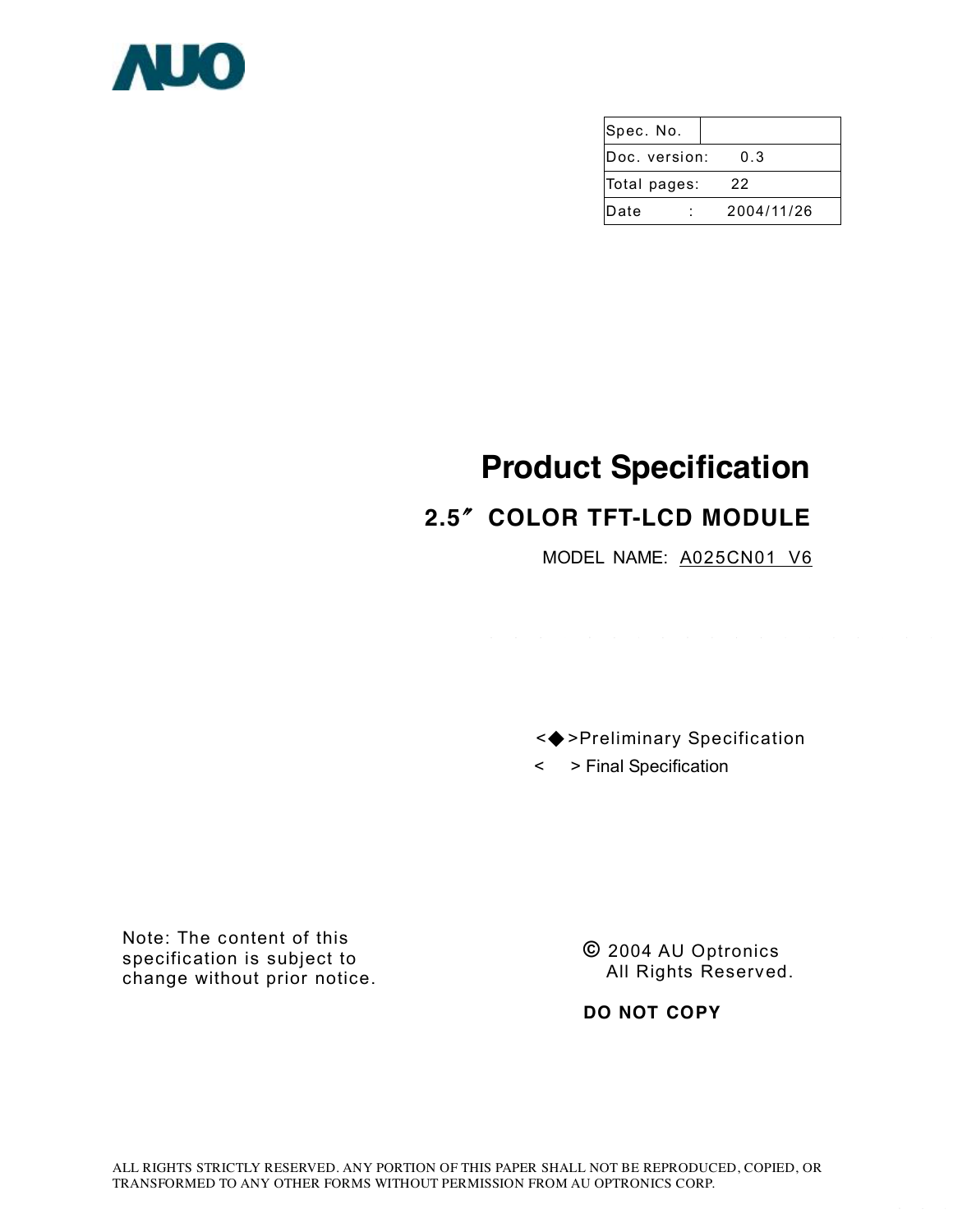

# Record of Revision

| Version   | Revise Date | Page      | Content                                                                                                |
|-----------|-------------|-----------|--------------------------------------------------------------------------------------------------------|
| $\pmb{0}$ | 22/Aug/2003 |           | First draft issued                                                                                     |
| 0.1       | 16/Apr/2004 | 12        | Modify "High temperature and high humidity" condition from<br>"Ta= 60°C. 95% RH" to "Ta= 60°C. 90% RH" |
| 0.2       | 12/Oct/2004 | $14 - 15$ | Modify module drawing                                                                                  |
| 0.3       | 26/Nov/2004 | 14        | Modify module drawing                                                                                  |
|           |             |           |                                                                                                        |
|           |             |           |                                                                                                        |
|           |             |           |                                                                                                        |
|           |             |           |                                                                                                        |
|           |             |           |                                                                                                        |
|           |             |           |                                                                                                        |
|           |             |           |                                                                                                        |
|           |             |           |                                                                                                        |
|           |             |           |                                                                                                        |
|           |             |           |                                                                                                        |
|           |             |           |                                                                                                        |
|           |             |           |                                                                                                        |
|           |             |           |                                                                                                        |
|           |             |           |                                                                                                        |
|           |             |           |                                                                                                        |
|           |             |           |                                                                                                        |
|           |             |           |                                                                                                        |
|           |             |           |                                                                                                        |
|           |             |           |                                                                                                        |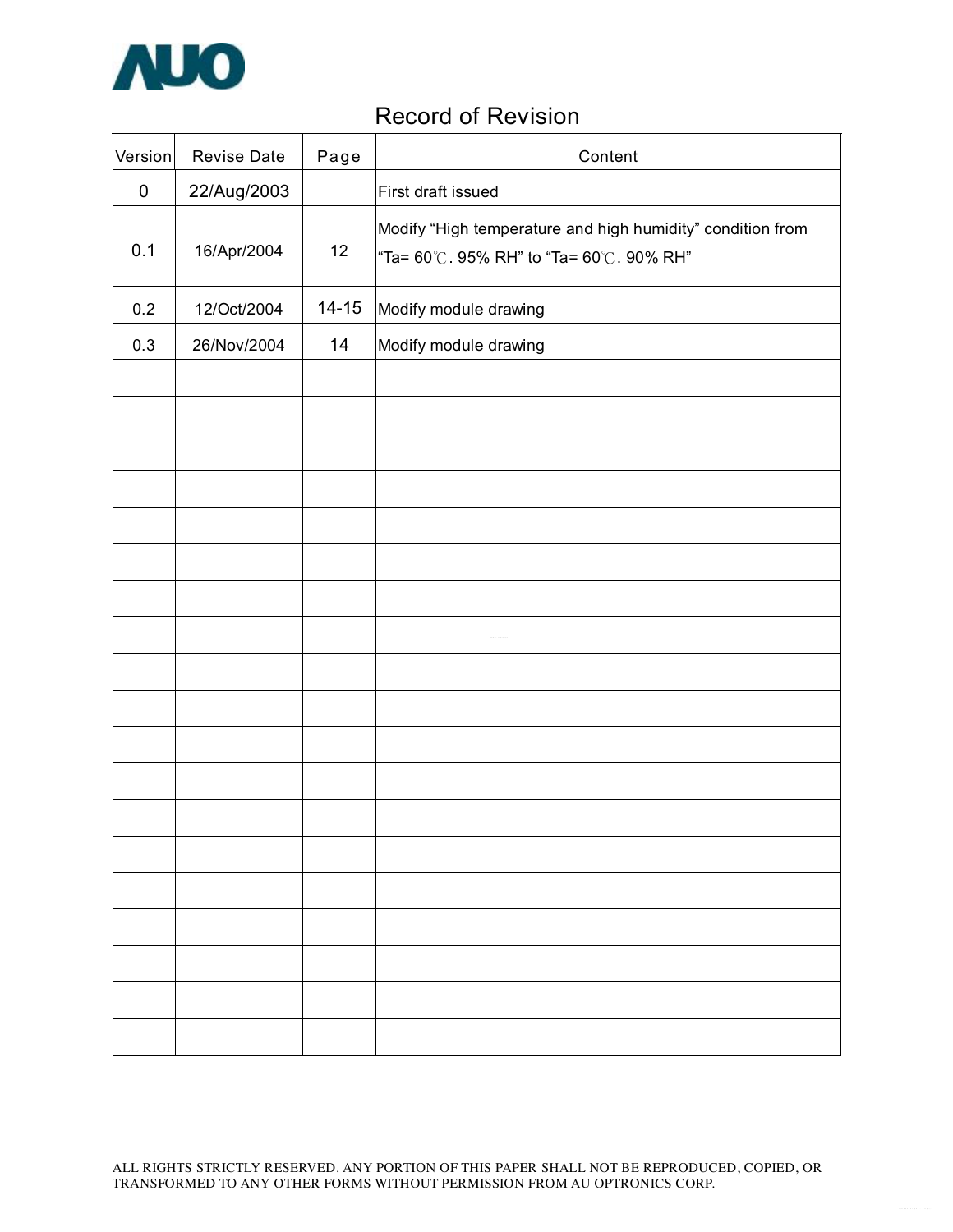

| Version : |   | 0.3  |
|-----------|---|------|
| Page      | ٠ | 2122 |

## **Contents:**

|  | P <sub>6</sub>  |
|--|-----------------|
|  | P7              |
|  | P <sub>7</sub>  |
|  |                 |
|  |                 |
|  |                 |
|  |                 |
|  |                 |
|  |                 |
|  | P <sub>9</sub>  |
|  | P <sub>10</sub> |
|  |                 |
|  |                 |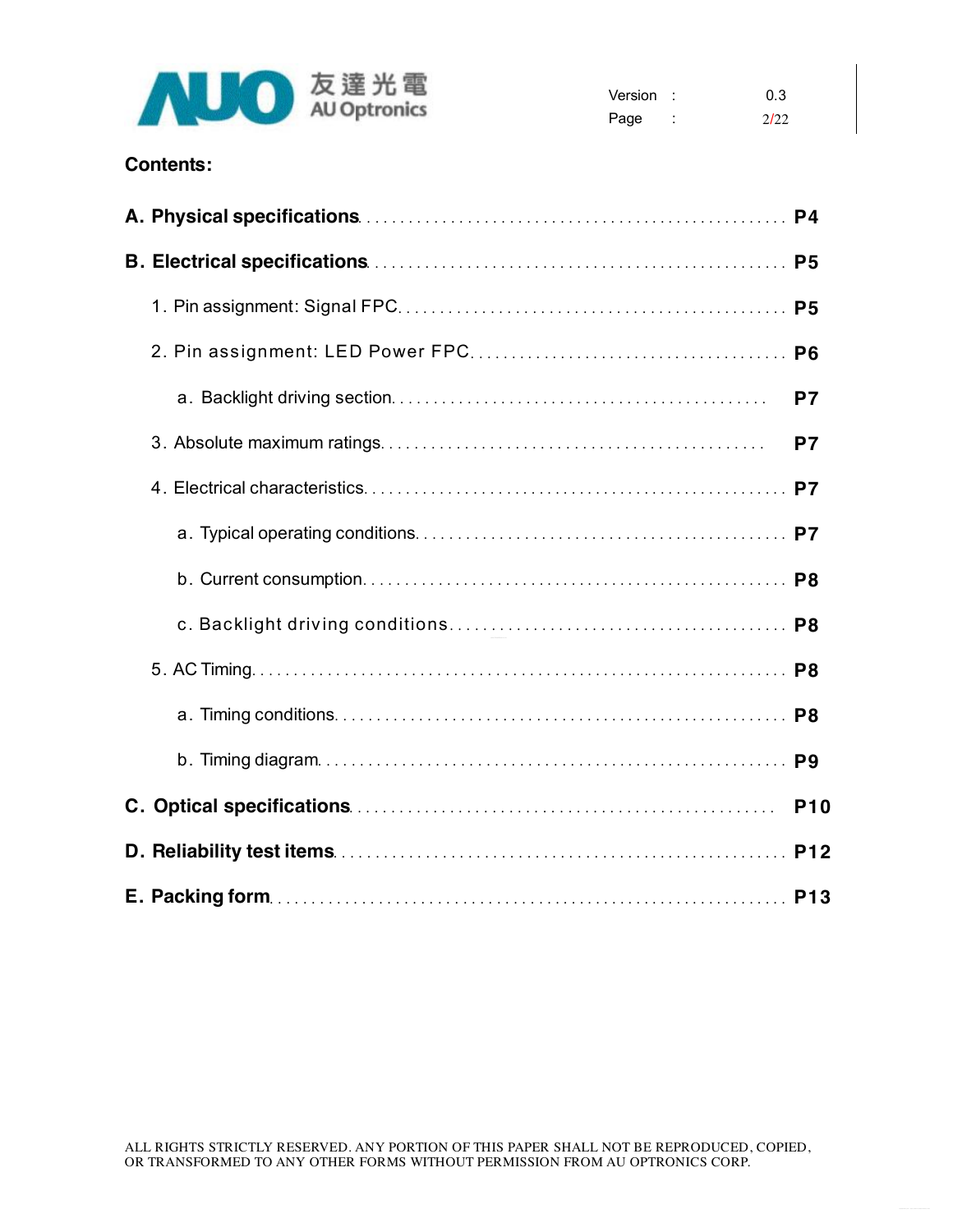

| Version: |   | 0.3  |
|----------|---|------|
| Page     | ٠ | 3/22 |

# **Appendix:**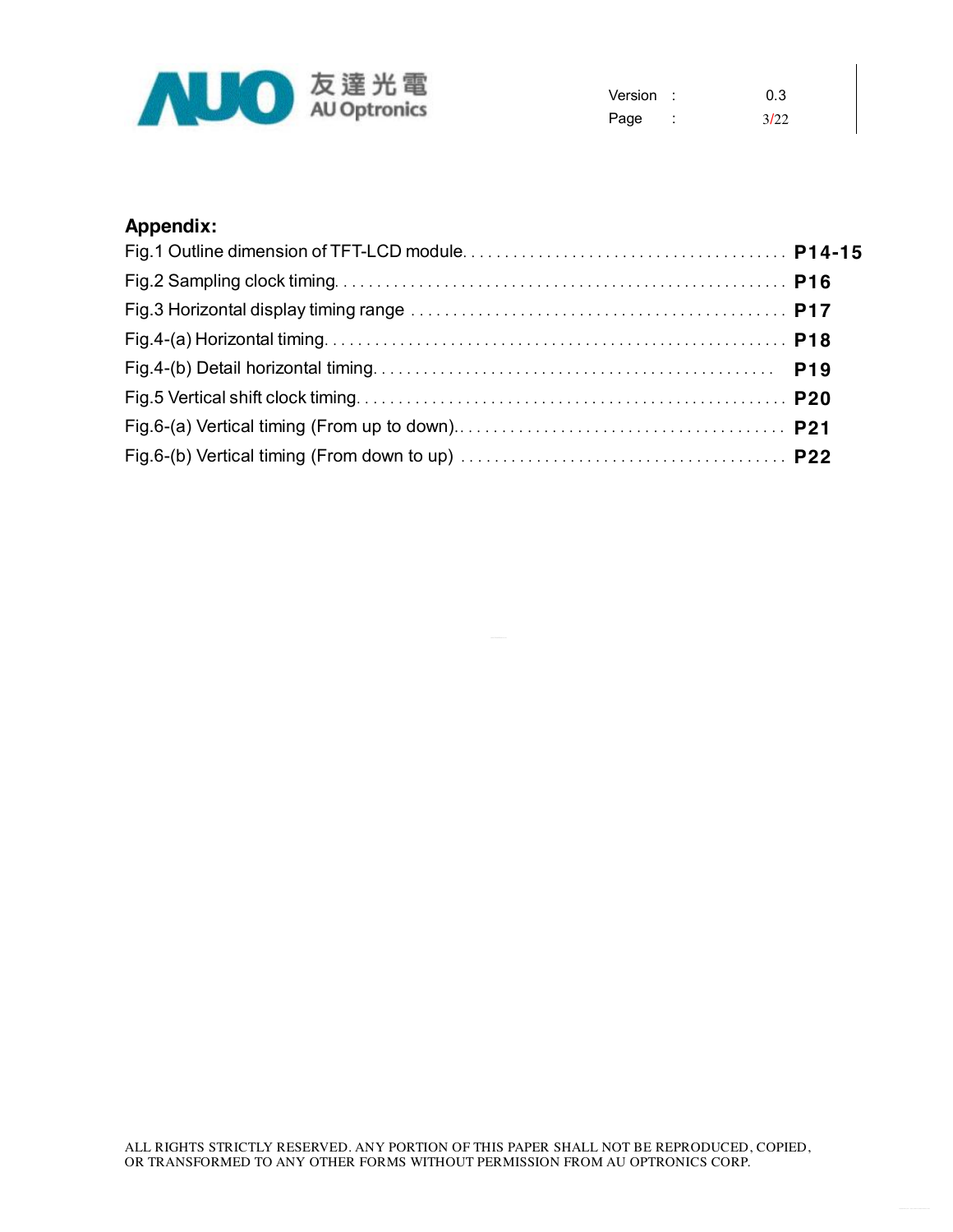

| Version : |        | 0.3   |
|-----------|--------|-------|
| Page      | ٠<br>٠ | 4/2.2 |

# **A. Physical specifications**

| NO.          | <b>Item</b>              | <b>Specification</b>                 | <b>Remark</b> |
|--------------|--------------------------|--------------------------------------|---------------|
| $\mathbf{1}$ | Display resolution (dot) | 480(W)×234(H)                        |               |
| 2            | Active area (mm)         | $ 49.2(W)\times38.142(H) $           |               |
| 3            | Screen size (inch)       | 2.45(Diagonal)                       |               |
| 4            | Dot pitch (mm)           | $(0.1025(W)\times 0.163(H))$         |               |
| 5            | Color configuration      | R. G. B. delta                       |               |
| 6            | Overall dimension (mm)   | $ 59.9(W)\times50.4(H)\times4.2(D) $ | Note 1        |
| 7            | Weight (g)               | TBD                                  |               |

Note 1: Refer to Fig. 1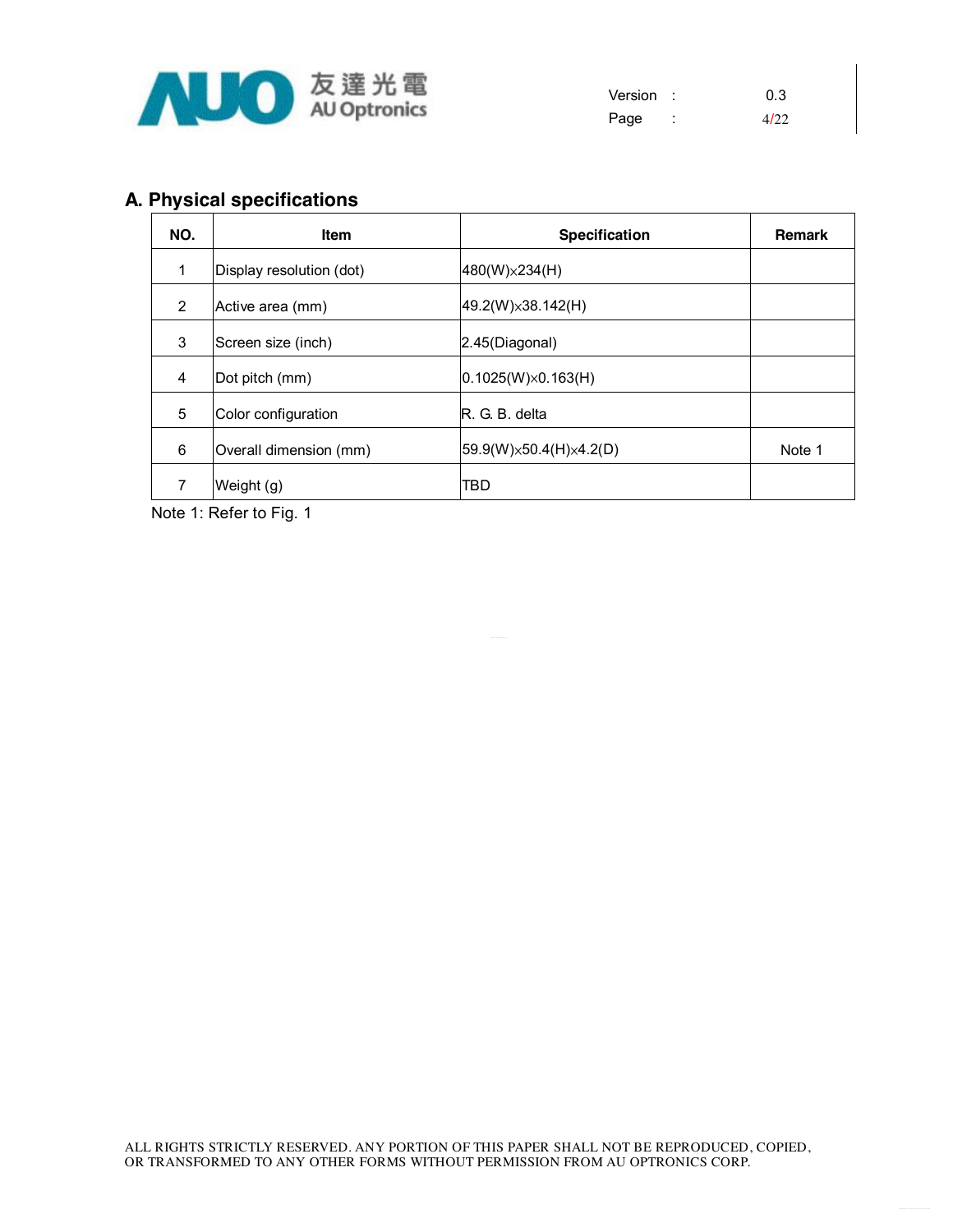

Version : 0.3 Page : 5/22

## **B. Electrical specifications**

|  | 1. Pin assignment: Signal FPC |  |  |  |
|--|-------------------------------|--|--|--|
|--|-------------------------------|--|--|--|

| Pin no         | <b>Symbol</b>              | V <sub>O</sub>           | <b>Description</b>                                    | <b>Remark</b> |
|----------------|----------------------------|--------------------------|-------------------------------------------------------|---------------|
| 1              | <b>STHL</b>                | I/O                      | Start pulse for horizontal scan line                  | Note 1        |
| $\overline{2}$ | OEH                        | $\mathbf{I}$             | Output enable input for data driver                   |               |
| 3              | Q1H                        | $\mathsf{L}$             | Analog signal rotate input                            |               |
| 4              | CPH <sub>1</sub>           | $\mathsf{L}$             | Sampling and shifting clock pulse for data driver     |               |
| 5              | CPH <sub>2</sub>           | $\mathsf{L}$             | Sampling and shifting clock pulse for data driver     |               |
| 6              | CPH <sub>3</sub>           | $\mathbf{I}$             | Sampling and shifting clock pulse for data driver     |               |
| 7              | <b>GND</b>                 | $\overline{\phantom{a}}$ | Ground                                                |               |
| 8              | VB                         | T                        | Alternated video signal input(Blue)                   |               |
| 9              | VG                         | $\mathbf{I}$             | Alternated video signal input(Green)                  |               |
| 10             | <b>VR</b>                  | L                        | Alternated video signal input(Red)                    |               |
| 11             | <b>NC</b>                  | $\overline{\phantom{a}}$ | This pin should be electrical opened during operation |               |
| 12             | L/R                        | L                        | Left/Right scan control input                         | Note 1,2      |
| 13             | <b>STHR</b>                | 1/O                      | Start pulse for horizontal scan line                  | Note 1        |
| 14             | AV <sub>DD</sub>           | L                        | Supply voltage for analog circuit                     |               |
| 15             | <b>VCOM</b>                | T                        | Common electrode driving signal                       |               |
| 16             | $V_{GH}$                   | L                        | Positive power for scan driver                        |               |
| 17             | $V_{\rm CC}$               | L                        | Logic power for scan & data driver                    |               |
| 18             | <b>STVL</b>                | I/O                      | Vertical start pulse                                  | Note 1        |
| 19             | OEV                        | L                        | Output enable input for scan driver                   |               |
| 20             | <b>CKV</b>                 | T                        | Shit clock input for scan driver                      |               |
| 21             | U/D                        | L                        | UP/DOWN scan control input                            | Note $1,2$    |
| 22             | <b>STVR</b>                | I/O                      | Vertical start pulse                                  | Note 1        |
| 23             | NC                         | $\overline{\phantom{a}}$ | This pin should be electrical opened during operation |               |
| 24             | $\mathsf{V}_{\mathsf{GL}}$ | L                        | Negative power for scan driver                        |               |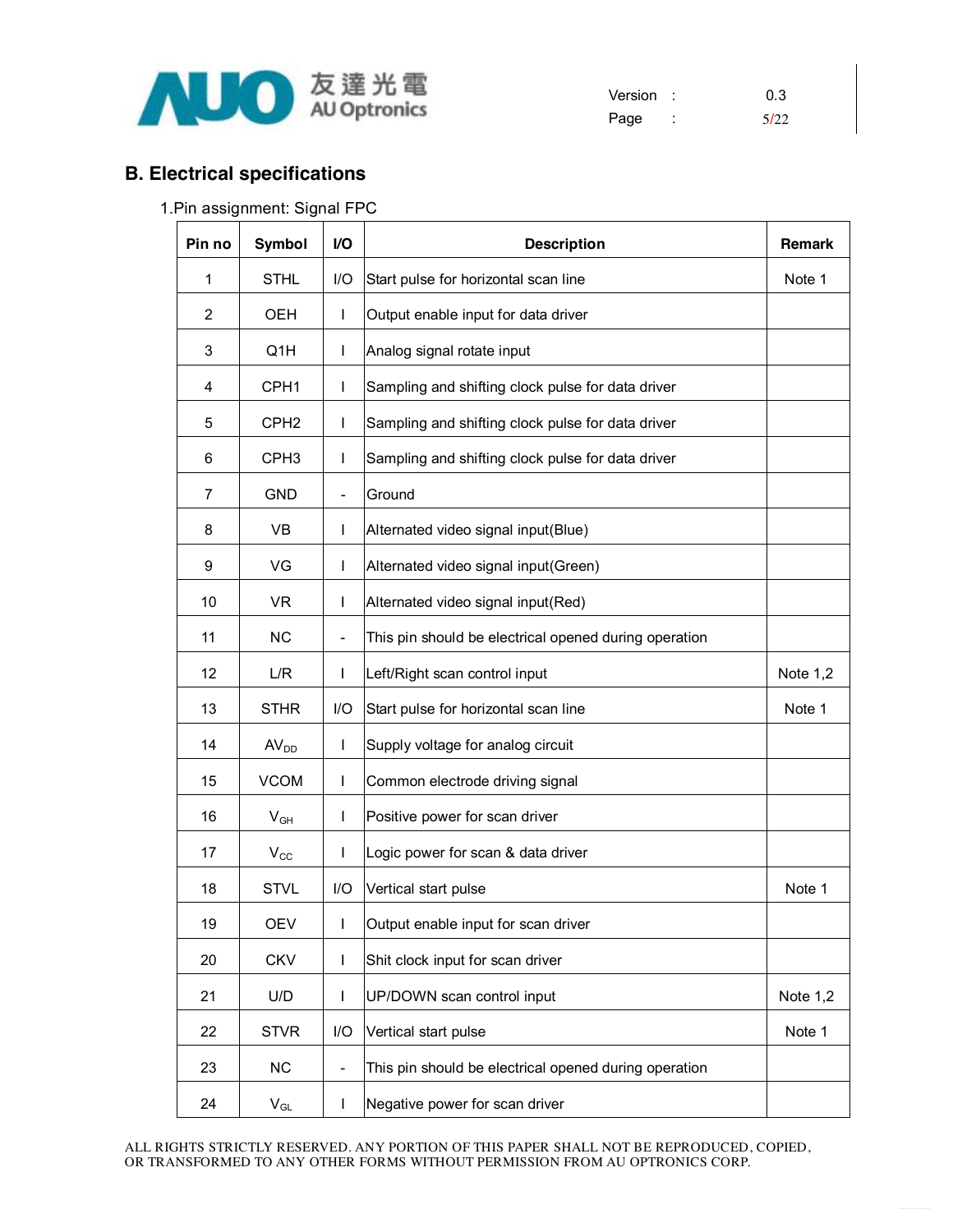

| Version : |   | 0.3  |
|-----------|---|------|
| Page      | ٠ | 6122 |

#### 2. Pin assignment: LED Power FPC

| Pin no | Symbol      | <b>VO</b> | <b>Description</b> | <b>Remark</b> |
|--------|-------------|-----------|--------------------|---------------|
| -1     |             |           | N/C                |               |
| 2      |             |           | N/C                |               |
| 3      | <b>GLED</b> |           | LED module Anode   | Note 2        |
| 4      | VLED        |           | LED module Cathode | Note 2        |

Note 1 : Selection of scanning mode

|               | Setting of scan |             |             | <b>IN/OUT state</b> |                           |                      |
|---------------|-----------------|-------------|-------------|---------------------|---------------------------|----------------------|
| control input |                 |             |             | For start pulse     | <b>Scanning direction</b> |                      |
| U/D           | L/R             | <b>STVR</b> | <b>STVL</b> | <b>STHR</b>         | <b>STHL</b>               |                      |
| GND           | $V_{\rm CC}$    | <b>OUT</b>  | IN          | <b>OUT</b>          | IN                        | From up to down, and |
|               |                 |             |             |                     |                           | from left to right.  |
| $V_{\rm CC}$  | GND             | IN          | OUT         | IN                  | <b>OUT</b>                | From down to up, and |
|               |                 |             |             |                     |                           | from right to left.  |
| <b>GND</b>    | <b>GND</b>      | OUT         | ΙN          | IN                  | <b>OUT</b>                | From up to down, and |
|               |                 |             |             |                     |                           | from right to left.  |
| $V_{\rm CC}$  | $V_{\rm CC}$    | IN          | OUT         | OUT                 | IN                        | From down to up, and |
|               |                 |             |             |                     |                           | from left to right.  |

IN: Input; OUT: Output.

#### Note 2 : Definition of scanning direction. Refer to figure as below:

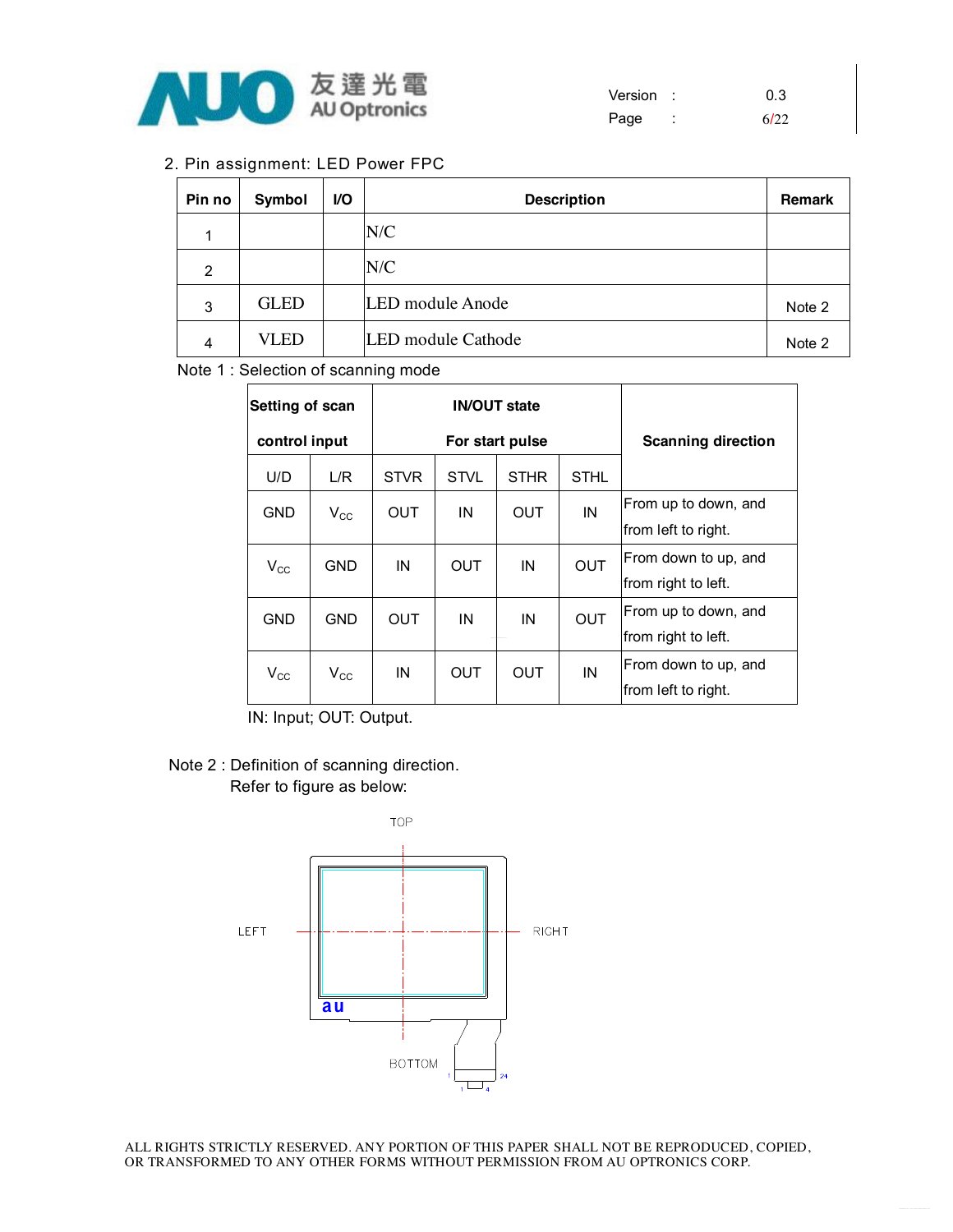

| Version |   | 0.3  |
|---------|---|------|
| Page    | ٠ | 7122 |

|  | a. LED driving conditions(Refer to Fig.1) |  |
|--|-------------------------------------------|--|
|  |                                           |  |

| <b>Parameter</b>   | Symbol                    | Min.    | Typ. | Max. | Unit | Remark     |
|--------------------|---------------------------|---------|------|------|------|------------|
| <b>LED</b> current |                           |         | 20   |      | mA   |            |
| LED voltage        | $\mathsf{V}_{\mathsf{L}}$ |         | (15) |      |      |            |
| LED Life Time      | ĿЦ                        | (10000) |      |      | Hr   | Note $1,2$ |

Note 1 : Ta. = 25℃, IL *= 20mA* 

Note 2 : Brightness to be decreased to 50% of the initial value.

#### 3. Absolute maximum ratings

| <b>Item</b>              | Symbol      | <b>Condition</b> | Min.                     | Max.                 | Unit         | Remark              |
|--------------------------|-------------|------------------|--------------------------|----------------------|--------------|---------------------|
|                          | <b>VCC</b>  | $GND=0$          | $-0.3$                   | 7                    | V            |                     |
|                          | <b>AVDD</b> | $AV_{SS} = 0$    | $-0.3$                   | 7                    | V            |                     |
| Power voltage            | <b>VGH</b>  | $GND=0$          | $-0.3$                   | 18                   | V            |                     |
|                          | <b>VGL</b>  |                  | $-18$                    | 0.3                  | V            |                     |
|                          | $VGH-VGL$   |                  | $\overline{\phantom{a}}$ | 36                   | V            |                     |
| Input signal             | Vi          |                  | $-0.3$                   | $AVDD+0.3$           | V            | Note 1              |
| voltage                  | VI          |                  | $-0.3$                   | $V_{\text{cc}}$ +0.3 | V            | Note 2              |
|                          | <b>VCOM</b> |                  | $-2.9$                   | 5.2                  | V            |                     |
| Operating<br>temperature | Topa        |                  | 0                        | 60                   | $^{\circ}$ C | Ambient temperature |
| Storage                  | Tstg        |                  | $-25$                    | 80                   | $\mathrm{C}$ | Ambient temperature |

Note 1: VR, VG, VB

Note 2: STHL, STHR, Q1H,OEH,L/R,CPH1~CPH3, STVR, STVL,OEV,CKV,U/D.

#### 4. Electrical characteristics

a. Typical operating conditions (GND=AVss=0V)

| Item         | Symbol            | Min.                     | Typ.                     | Max.                     | Unit   | Remark                   |
|--------------|-------------------|--------------------------|--------------------------|--------------------------|--------|--------------------------|
|              | $V_{\rm CC}$      | 3                        | 5                        | 5.2                      | V      |                          |
|              | AV <sub>DD</sub>  | 4.5                      | 5                        | 5.2                      | V      |                          |
|              | $V_{GH}$          | 14.3                     | 15                       | 15.7                     | V      |                          |
| Power supply | V <sub>GLAC</sub> | 3.5                      | 5                        | 7.5                      | $Vp-p$ | AC component of $V_{GL}$ |
|              | $V_{GL-H}$        | $-10$                    | $-9.5$                   | -9                       | V      | High level of $V_{GL}$   |
| Video signal | $V_{iA}$          | $AV_{SS}$ +0.4           | $\overline{\phantom{a}}$ | $AVDD-0.4$               | V      | Note 2                   |
|              | $V_{iAC}$         | $\overline{\phantom{0}}$ | 3                        | $\overline{\phantom{a}}$ | V      | AC component             |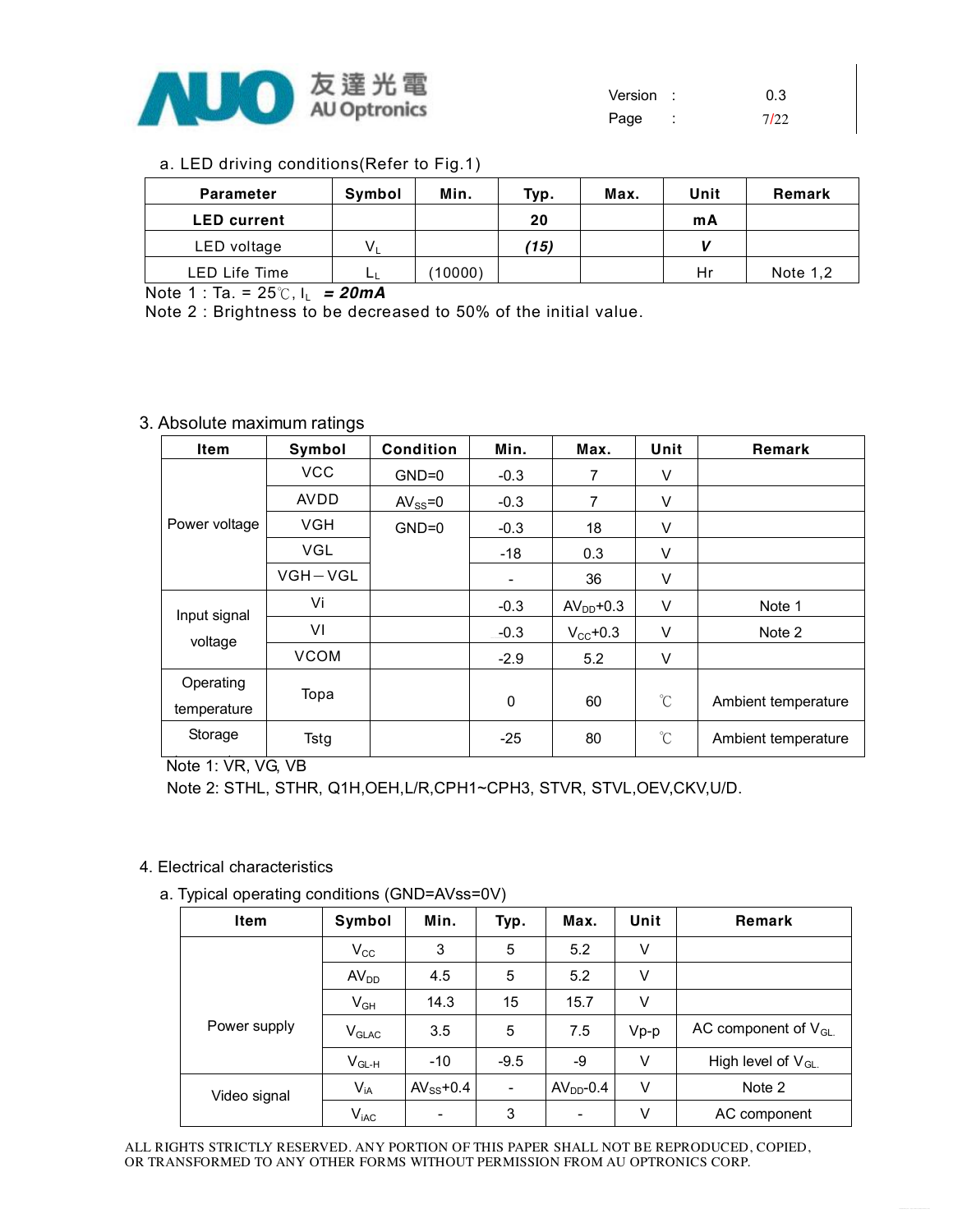

| Version | 0.3  |
|---------|------|
| Page    | 8/22 |

|                   |         | $\mathsf{V}_{\mathsf{iDC}}$ | $\overline{\phantom{0}}$ | AV <sub>DD</sub> /2      | -                   | v    | DC component         |
|-------------------|---------|-----------------------------|--------------------------|--------------------------|---------------------|------|----------------------|
|                   |         | $V_{CAC}$                   | 3.5                      | 5                        | 7.5                 | Vp-p | AC component, Note 3 |
| <b>VCOM</b>       |         | $V_{CDC}$                   | 0.95                     | 1.1                      | 1.25                |      | DC component         |
| Input             | H Level | Vн                          | 0.8 V <sub>cc</sub>      | ٠                        | $V_{\rm CC}$        |      | Note 4               |
| Signal<br>voltage | L Level | $V_{IL}$                    | 0                        | $\overline{\phantom{a}}$ | $0.2 V_{\text{CC}}$ |      |                      |

Note 1: The same phase and amplitude with common electrode driving signal(VCOM). Note 2: Refer to Fig.4-(a)

Note 3: The brightness of LCD panel could be adjusted by the adjustment of the AC component of VCOM.

Note 4: STHL,STHR,Q1H,OEH,L/R,CPH1~CPH3,STVR,STVL,OEV,CKV,U/D. Note 5: Be sure to apply GND,  $V_{\text{CC}}$ ,  $V_{\text{GL}}$  to the LCD first, and then apply  $V_{\text{GH}}$ .

#### b. Current consumption (GND=AVss=0V)

| <b>Parameter</b> | Symbol     | <b>Condition</b> | Min.                     | Typ.   | Max.   | Unit      | Remark |
|------------------|------------|------------------|--------------------------|--------|--------|-----------|--------|
|                  | <b>IGH</b> | $VGH=15V$        | $\overline{\phantom{a}}$ | 50     | 100    | $\mu$ A   |        |
| Current          | <b>IGL</b> | $VGL-H = -10V$   | $\overline{\phantom{a}}$ | $-0.3$ | $-0.6$ | <b>MA</b> |        |
| for              | <b>ICC</b> | VCC=5V           | $\overline{\phantom{a}}$ | 1.5    |        | <b>MA</b> |        |
| driver           | IDD        | AVDD=5V          | -                        | 5      | 10     | <b>MA</b> |        |

#### c. Backlight driving conditions

| <b>Parameter</b>      | Symbol | Min.              | Typ. | Max. | Unit  | Remark    |
|-----------------------|--------|-------------------|------|------|-------|-----------|
| LED current           |        | <b>CONTRACTOR</b> | (20) |      | mArms |           |
| LED voltage           |        |                   | 15   |      | Vrms  | Note 1    |
| <b>Backlight Life</b> |        | (10000)           |      |      | Hr    | Note 1, 2 |

Note 1 : Ta. = 25℃, IL *= 20mA* 

 The voltage (VL)is dependent on customer design for serial or parallel consideration of 4 LEDs.

Note 2 : Brightness to be decreased to 50% of the initial value.

#### 5. AC Timing

a. Timing conditions

| <b>Parameter</b>               | Symbol           | Min. | Typ.                     | Max.         | Unit. | <b>Remark</b> |
|--------------------------------|------------------|------|--------------------------|--------------|-------|---------------|
| Rising time                    | l r.             | -    | $\overline{\phantom{a}}$ | 10           | ns    | Note 1        |
| <b>Falling time</b>            |                  |      |                          | 10           | ns    | Note 1        |
| High and low level pulse width | t <sub>сен</sub> | 299  | 308                      | 319          | ns    | CPH1~CPH3     |
| CPH pulse duty                 | $t_{\text{CWH}}$ | 40   | 50                       | 60           | %     | CPH1~CPH3     |
|                                | $t_{C12}$        |      |                          |              |       |               |
| CPH pulse delay                | $t_{C23}$        | 70   | $t_{CPH}$ /3             | $t_{CPH}$ /2 | ns    | CPH1~CPH3     |
| <b>STH</b> setup time          | l <sub>SUН</sub> | 35   | $\overline{\phantom{0}}$ |              | ns    | STHR.STHL     |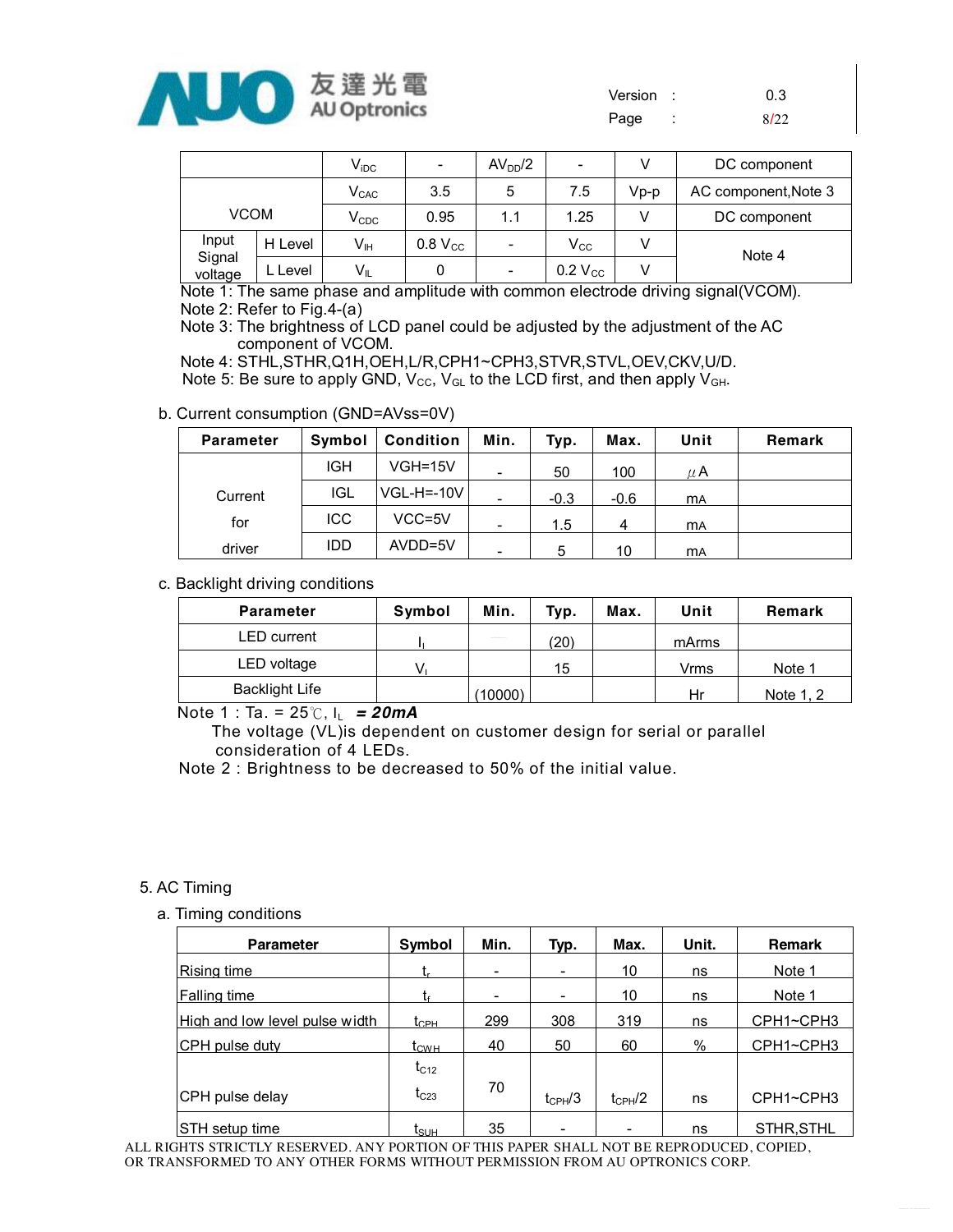

| STH hold time                 | $t_{\text{HDH}}$          | 35                       |                          |                          | ns                                     | STHR, STHL        |
|-------------------------------|---------------------------|--------------------------|--------------------------|--------------------------|----------------------------------------|-------------------|
| STH pulse width               | $t_{\scriptstyle\rm STH}$ | $\overline{\phantom{0}}$ | 1                        |                          | $t_{\rm CPH}$                          | STHR, STHL        |
| STH period                    | $t_{\rm H}$               | 61.5                     | 63.5                     | 65.5                     | $\mu$ S                                | <b>STHR, STHL</b> |
| OEH pulse width               | $t_{\text{OEH}}$          |                          | 3                        |                          | $t_{\scriptscriptstyle{\mathrm{CPH}}}$ | <b>OEH</b>        |
| Sample and hold disable time  | $t_{\rm DIS1}$            | $\overline{\phantom{0}}$ | 28                       | $\overline{\phantom{0}}$ | $t_{\rm CPH}$                          |                   |
| OEV pulse width               | $t_{\rm OFV}$             |                          | 12                       |                          | $t_{\rm CPH}$                          | <b>OEV</b>        |
| CKV pulse width               | $t_{CKV}$                 | 16                       | 28                       | 40                       | $t_{\text{CPH}}$                       | <b>CKV</b>        |
| Clean enable time             | $t_{DIS2}$                | $\overline{\phantom{0}}$ | 10                       |                          | $t_{\text{CPH}}$                       |                   |
| Horizontal display start      | $t_{\mathsf{SH}}$         |                          | 0                        |                          | $t_{\text{CPH}}/3$                     |                   |
| Horizontal display            | $t_{DH}$                  |                          | 480                      |                          | $t_{CPH}$ /3                           |                   |
| STV setup time                | $t_{\rm{SUV}}$            | 400                      | $\overline{\phantom{a}}$ |                          | ns                                     | <b>STVL, STVR</b> |
| STV hold time                 | $t_{HDV}$                 | 400                      | -                        | -                        | ns                                     | <b>STVL, STVR</b> |
| STV pulse width               | $t_{\rm{STV}}$            |                          | -                        | 1                        | $t_{H}$                                | STVL, STVR        |
| Horizontal lines per field    | $t_{\vee}$                | 256                      | 262                      | 268                      | $t_H$                                  | Note 2            |
| Vertical display start        | $t_{\rm sv}$              | $\overline{\phantom{a}}$ | 3                        | $\overline{\phantom{a}}$ | $t_{H}$                                |                   |
| Vertical display timing range | $t_{\text{DY}}$           | $\overline{\phantom{0}}$ | 234                      |                          | $t_{\rm H}$                            |                   |
| <b>VCOM</b> rising time       | $t_{\text{rCOM}}$         | $\overline{2}$           | $\overline{\phantom{0}}$ | 3                        | $\mu$ S                                |                   |
| <b>VCOM</b> falling time      | $t_{\rm fCOM}$            | $\overline{2}$           | ۰                        | 3                        | $\mu$ S                                |                   |
| VCOM delay time               | $t_{DCOM}$                | -                        | -                        | 3                        | $\mu$ S                                |                   |
| IRGB delay time               | t <sub>DRGB</sub>         | ۰                        |                          | 1                        | $\mu$ S                                |                   |

Note 1: For all of the logic signals.

Note 2: Please don't use odd horizontal lines to drive LCD panel for both odd and even fields simultaneously.

#### b. Timing diagram

Please refer to the attached drawings, from Fig.2 to Fig.6.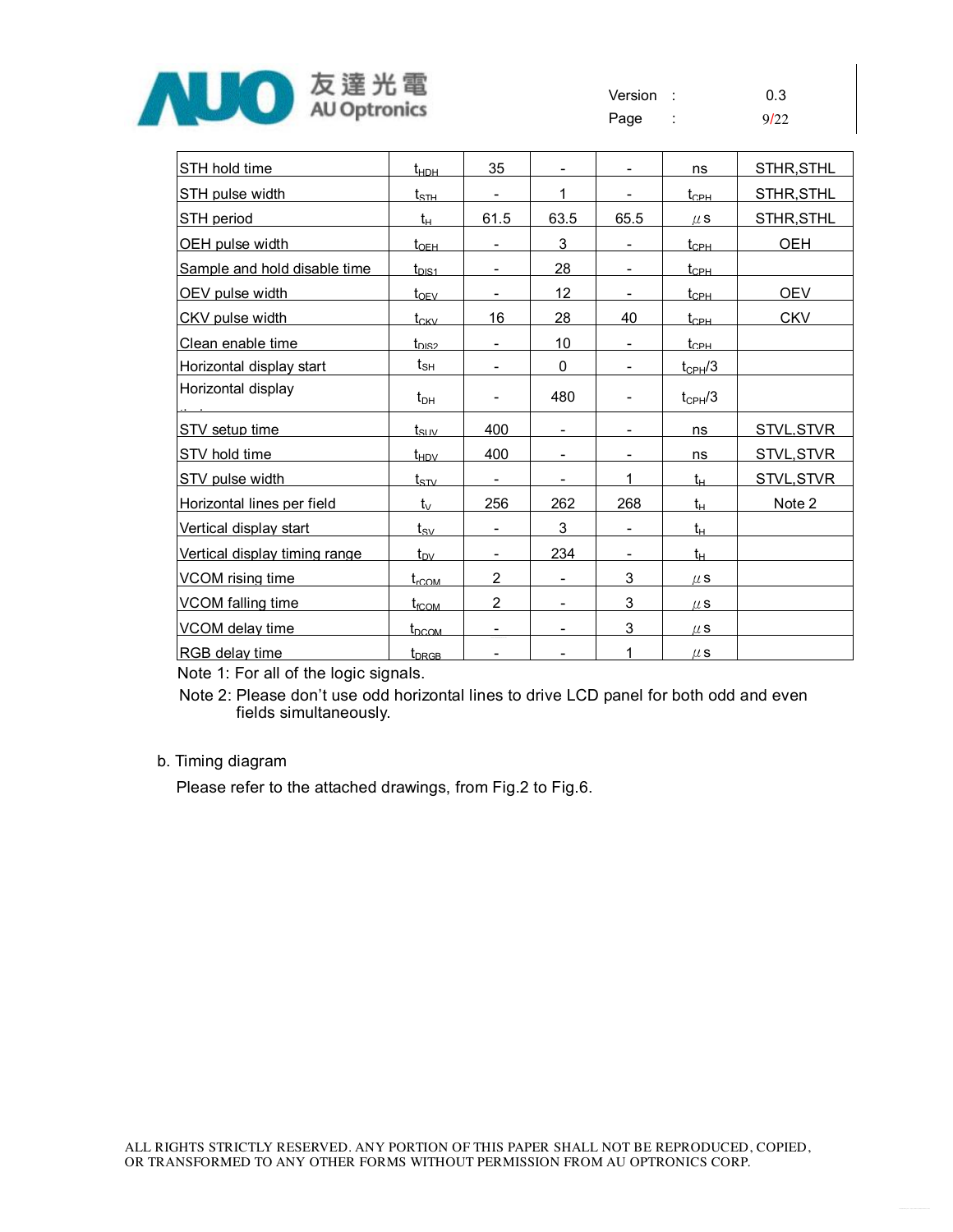

### **C. Optical specification (Note 1,Note 2, Note 3 )**

| Item               |               | Symbol    | <b>Condition</b>              | Min.                         | Typ.                     | Max. | Unit | <b>Remark</b> |
|--------------------|---------------|-----------|-------------------------------|------------------------------|--------------------------|------|------|---------------|
|                    | <b>Rise</b>   | Tr        | $\theta = 0^{\circ}$          |                              | 20                       | 30   | ms   |               |
| Response time      | Fall          | Τf        |                               | $\qquad \qquad \blacksquare$ | 30                       | 40   | ms   | Note 4, 6     |
| Contrast ratio     |               | <b>CR</b> | At optimized<br>viewing angle | 100                          | 150                      |      |      | Note 5, 6     |
|                    | Top           |           |                               | 10                           | ۰                        |      |      |               |
| Viewing angle      | <b>Bottom</b> |           | $CR \ge 10$                   | 30                           | -                        |      | deg. | Note 6, 7     |
|                    | Left          |           |                               | 45                           | ۰                        |      |      |               |
|                    | Right         |           |                               | 45                           | $\overline{\phantom{a}}$ |      |      |               |
| <b>Brightness</b>  |               | YL        | $\theta = 0^{\circ}$          | 170                          | 210                      |      | nit  | Note 8        |
| White chromaticity |               | X         | $\theta = 0^{\circ}$          | 0.26                         | 0.31                     | 0.36 |      | Note 8        |
|                    |               | у         |                               | 0.3                          | 0.35                     | 0.4  |      |               |

Note 1. Ambient temperature =25°C. and lamp current  $I_L$  = 2.7mArms.

Note 2. To be measured in the dark room.

- Note 3.To be measured at the center area of panel with a viewing cone of 1°by Topcon luminance meter BM-7, after 10 minutes operation.
- Note 4. Definition of response time:

The output signals of photodetector are measured when the input signals are changed from "black" to "white"(falling time) and from "white" to "black"(rising time),respectively.

The response time is defined as the time interval between the 10% and 90% of amplitudes. Refer to figure as below.

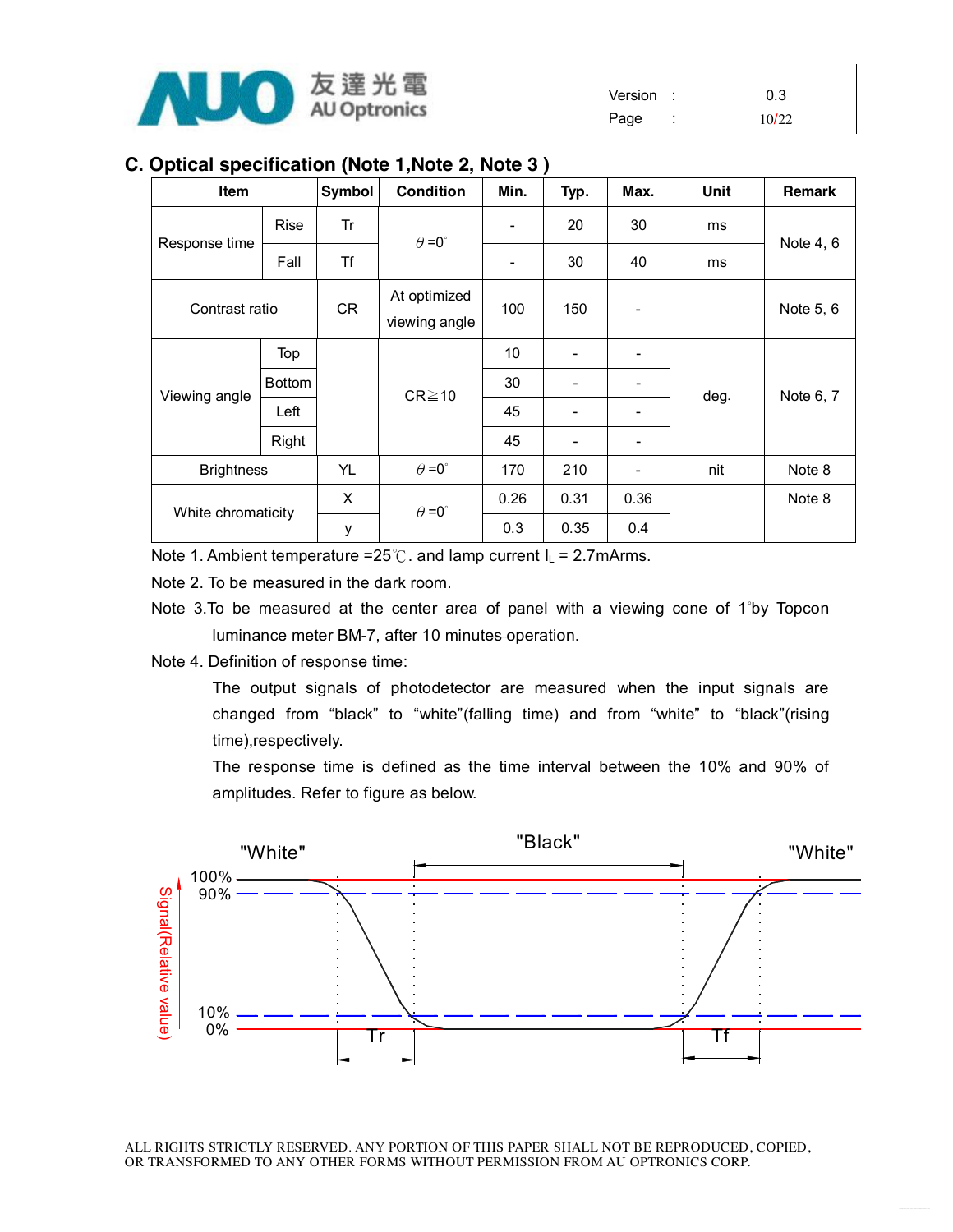

Version : 0.3 Page : 11/22

Note 5. Definition of contrast ratio:

Contrast ratio is calculated with the following formula.

Contrast ratio (CR)= Photodetector output when LCD is at "White" state Photodetector output when LCD is at "Black" state

Note 6. White Vi=V<sub>i50</sub>  $\overline{+}$  1.5V

Black Vi= $V_{i50} \pm 2.0V$ 

"±" means that the analog input signal swings in phase with COM signal.

 $\overline{F}$ " means that the analog input signal swings out of phase with COM signal.

 $V_{150}$  : The analog input voltage when transmission is 50%

The 100% transmission is defined as the transmission of LCD panel when all the input terminals of module are electrically opened.

Note 7. Definition of viewing angle:

Refer to figure as below.



Note 8. Measured at the center area of the panel when all the input terminals of LCD panel are electrically opened.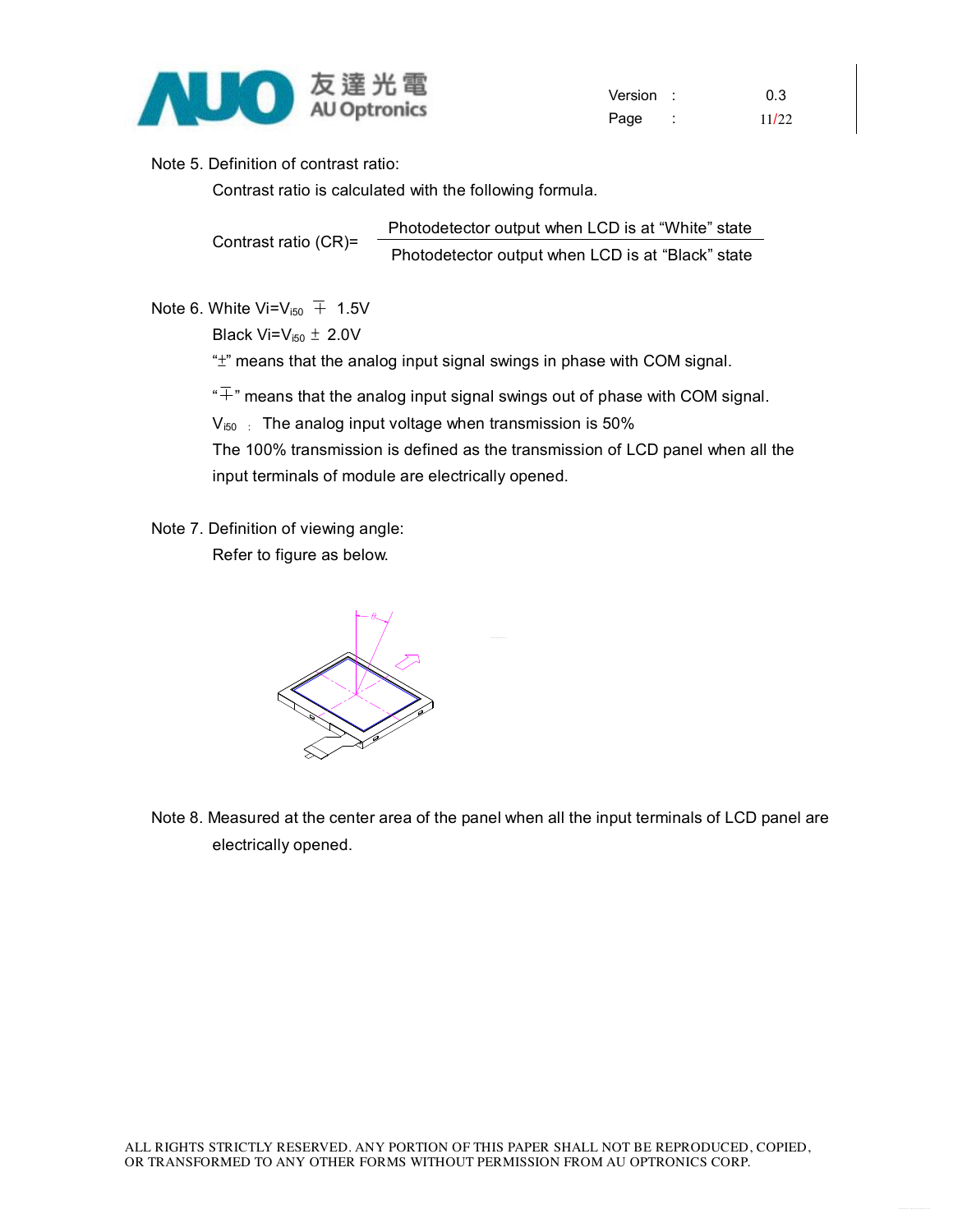

Version : 0.3 Page : 12/22

## **D. Reliability test items:**

| No.            | <b>Test items</b>                  | <b>Conditions</b>                                                                                                                                                   | <b>Remark</b>                       |
|----------------|------------------------------------|---------------------------------------------------------------------------------------------------------------------------------------------------------------------|-------------------------------------|
| $\mathbf{1}$   | High temperature storage           | Ta= 80 $\degree$ C<br>240H                                                                                                                                          |                                     |
| 2              | Low temperature storage            | Ta= -25 $°C$<br>240H                                                                                                                                                |                                     |
| 3              | High temperature operation         | Ta= 60 $\degree$ C<br>240H                                                                                                                                          |                                     |
| 4              | Low temperature operation          | Ta= $0^{\circ}$ C<br>240H                                                                                                                                           |                                     |
| 5              | High temperature and high humidity | Ta= 60℃. 90% RH<br>240H                                                                                                                                             | Operation                           |
| 6              | <b>Heat shock</b>                  | -25℃~80℃/50 cycle 2H/cycle                                                                                                                                          | Non-operation                       |
| $\overline{7}$ | Electrostatic discharge            | $\pm 200V, 200pF(0\Omega)$ , once for each terminal                                                                                                                 | Non-operation                       |
| 8              | Vibration                          | : $10 - 55$ Hz<br>Frequency range<br>: 1.5mm<br><b>Stoke</b><br>: $10 - 55$ Hz $\sim$ 10Hz<br>Sweep<br>2 hours for each direction of X, Y, Z<br>(6 hours for total) | JIS C7021,<br>$A-10$<br>condition A |
| 9              | Mechanical shock                   | 100G. 6ms, $\pm X, \pm Y, \pm Z$<br>3 times for each direction                                                                                                      | JIS C7021,<br>$A-7$<br>condition C  |
| 10             | Vibration (with carton)            | Random vibration:<br>$0.015G^2$ /Hz from 5~200Hz                                                                                                                    | IEC 68-34                           |
| 11             | Drop (with carton)                 | Height: 80cm                                                                                                                                                        |                                     |

Note: Ta: Ambient temperature.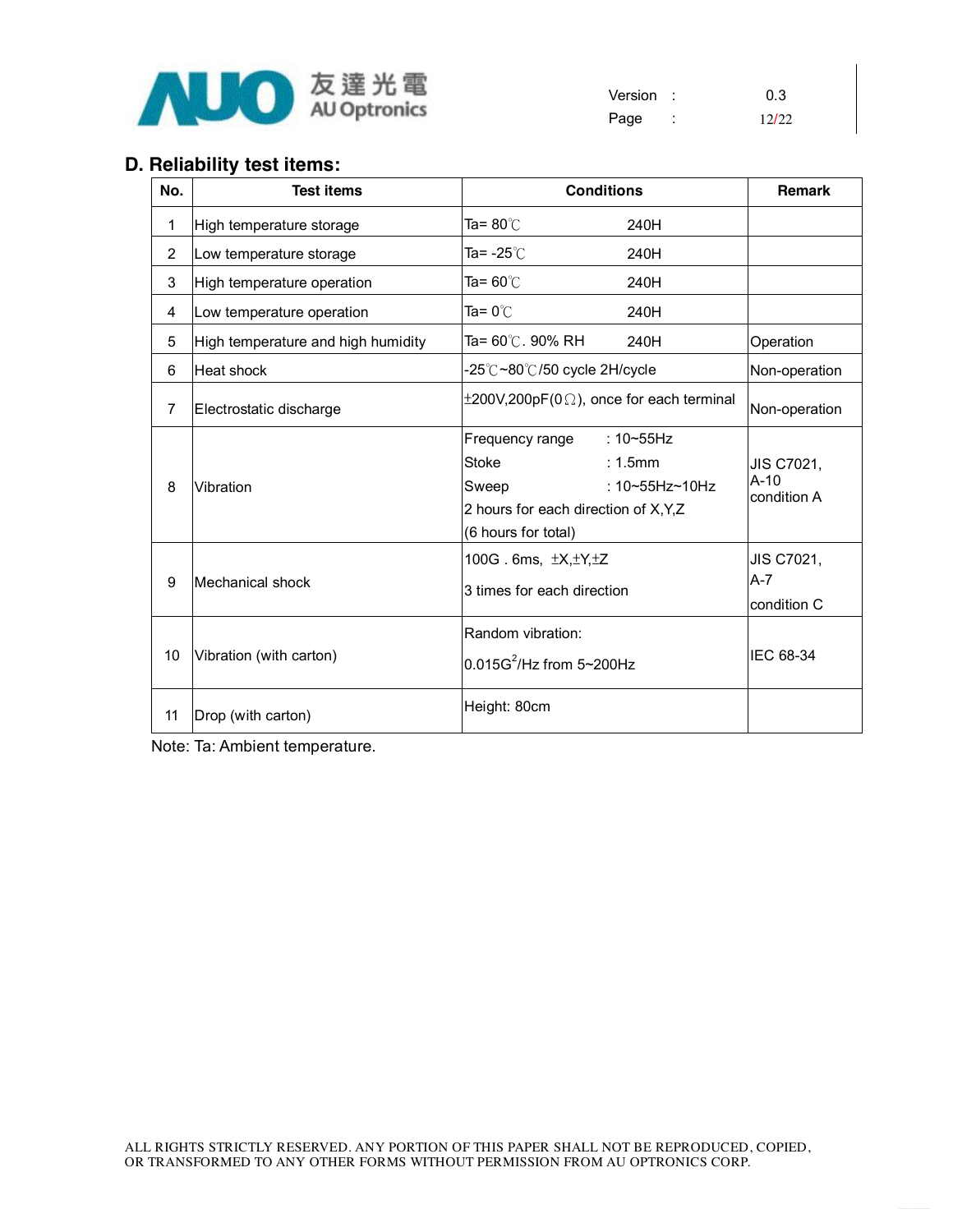

| Version |   | 0.3   |
|---------|---|-------|
| Page    | ٠ | 13/22 |

### **E.Packing form**



MAX. CAPACITY :200 MODULES MAX. WEIGHT : 8 kg MEAS. 520mm\*340mm\*250mm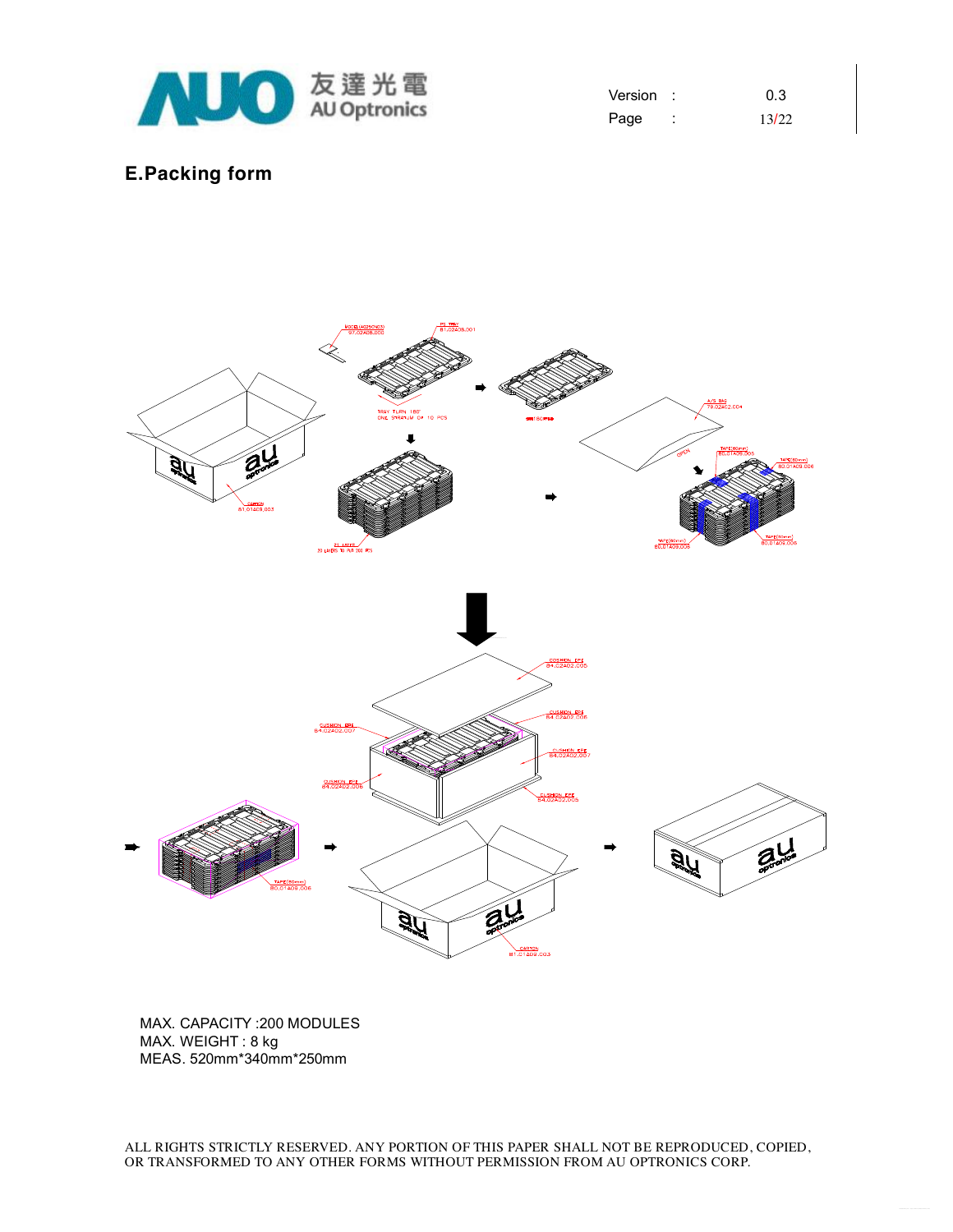

| Version |   | 0.3   |
|---------|---|-------|
| Page    | ٠ | 14/22 |



**Fig.1.1 O utlin e dim e n sio n of T F T-L** <u>ب</u> **D m o d ule (T his o utlin e dim e n sio n is a v aila ble b efore O ct/2 0, 2 0 0 4 Y)**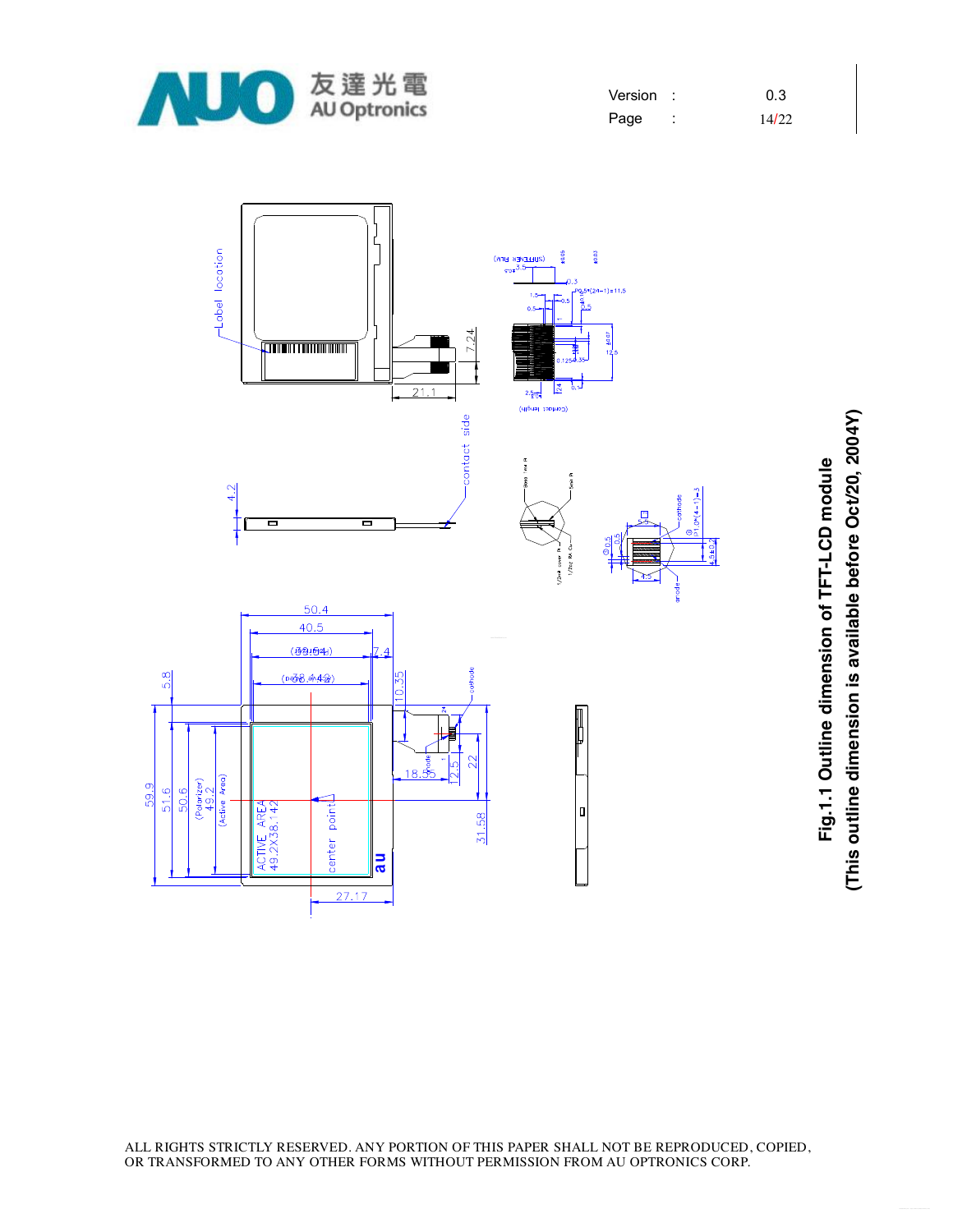

| Version | 0.3   |
|---------|-------|
| Page    | 15/22 |



**Fig.1.2 O utlin e dim e n sio n of T F T-L** <u>ب</u> **D m o d ule (T his o utlin e dim e n sio n is a v aila ble after O ct/2 0, 2 0 0 4 Y)**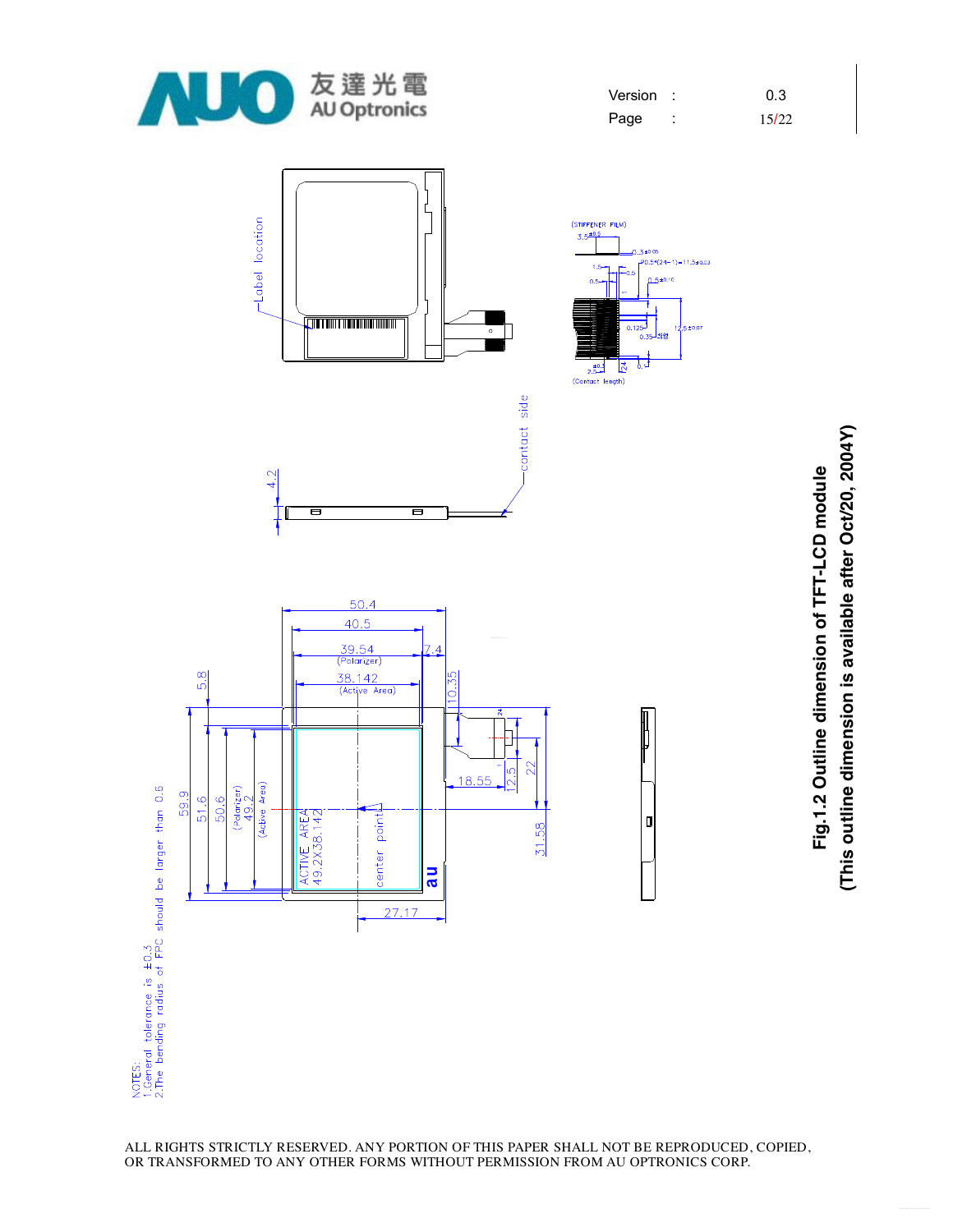

| Version |        | 0.3   |
|---------|--------|-------|
| Page    | ٠<br>٠ | 16/22 |



**Fig.2 S a m plin g clo c k timin g**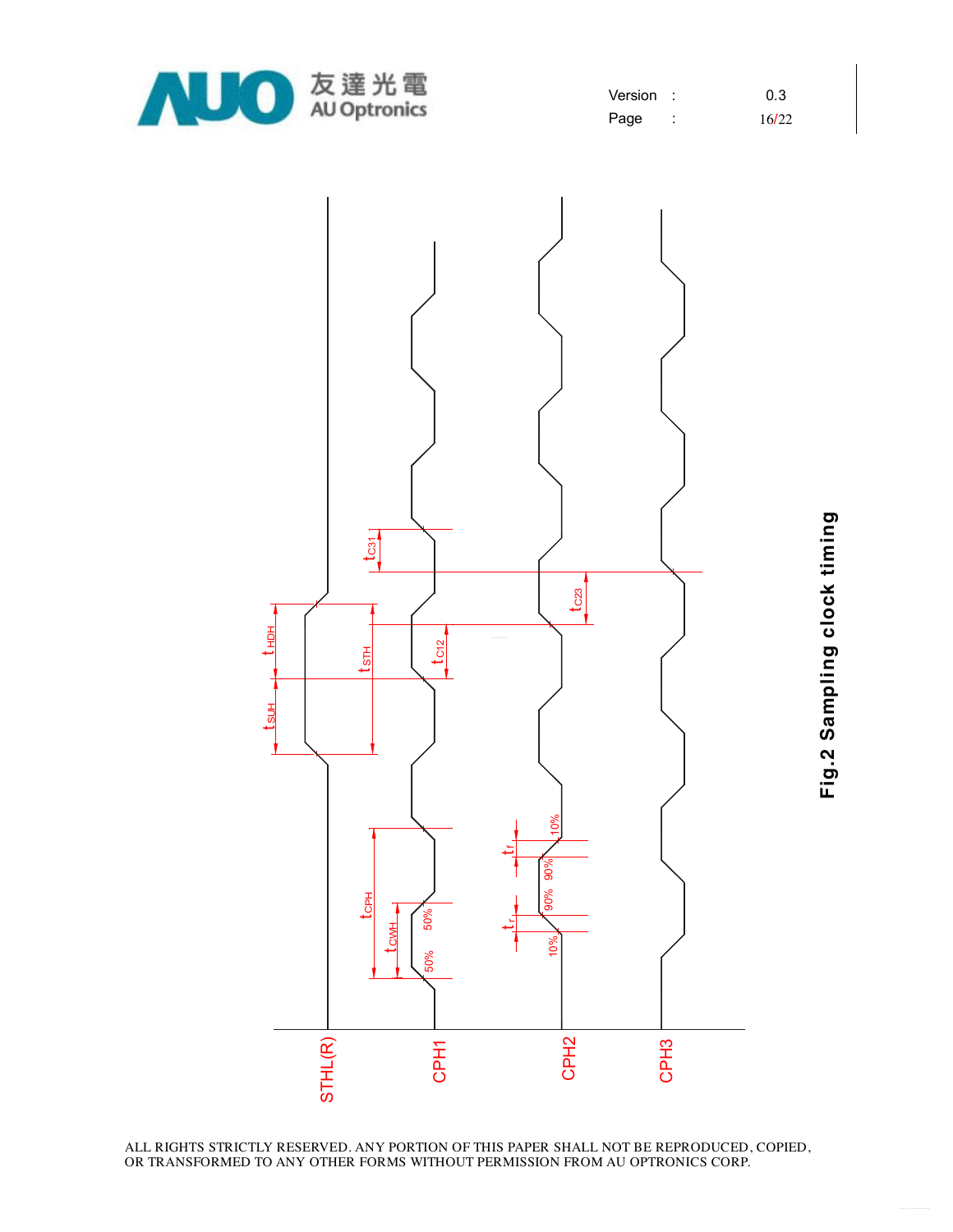

| Version | 0.3   |
|---------|-------|
| Page    | 17/22 |



**Fig.3 H oriz o ntal dis pla y timin g ra n g**

**e**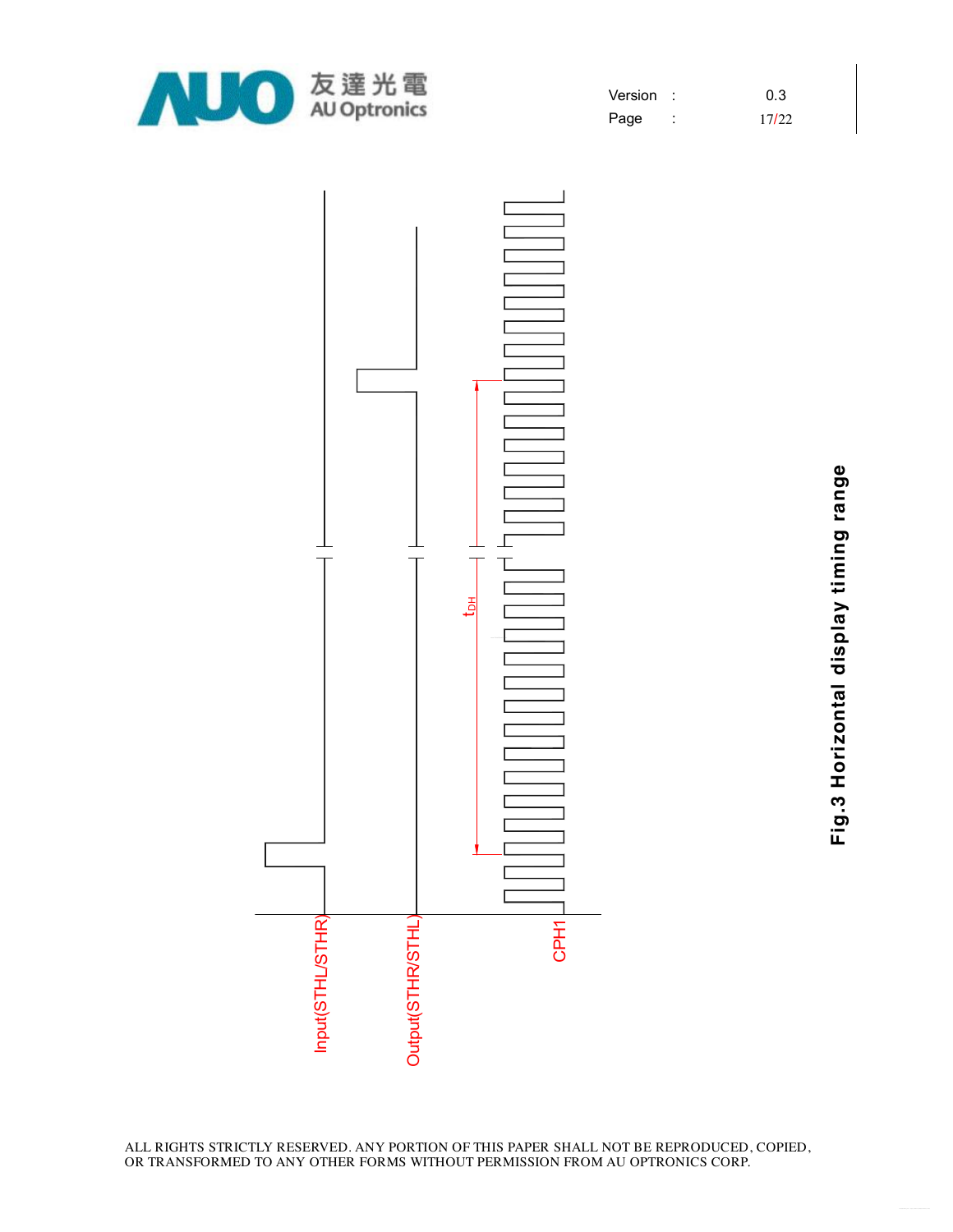

| Version |        | 0.3   |
|---------|--------|-------|
| Page    | ٠<br>٠ | 18/22 |



**Fig.4(a) H oriz o ntal timin**

**g**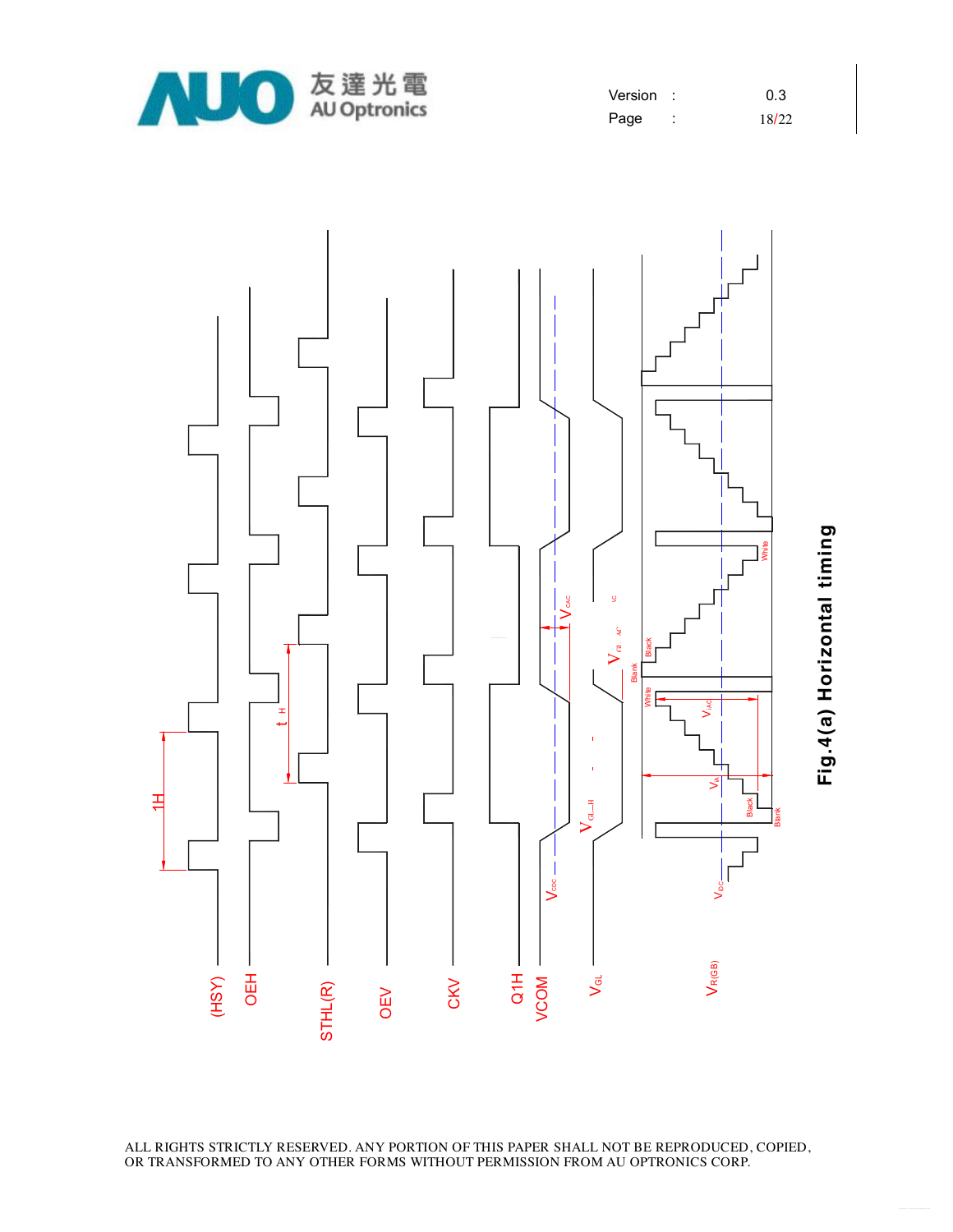

| Version: |        | 0.3   |
|----------|--------|-------|
| Page     | ٠<br>٠ | 19/22 |



**Fig.4-(b) D etail h oriz o ntal timin**

**g**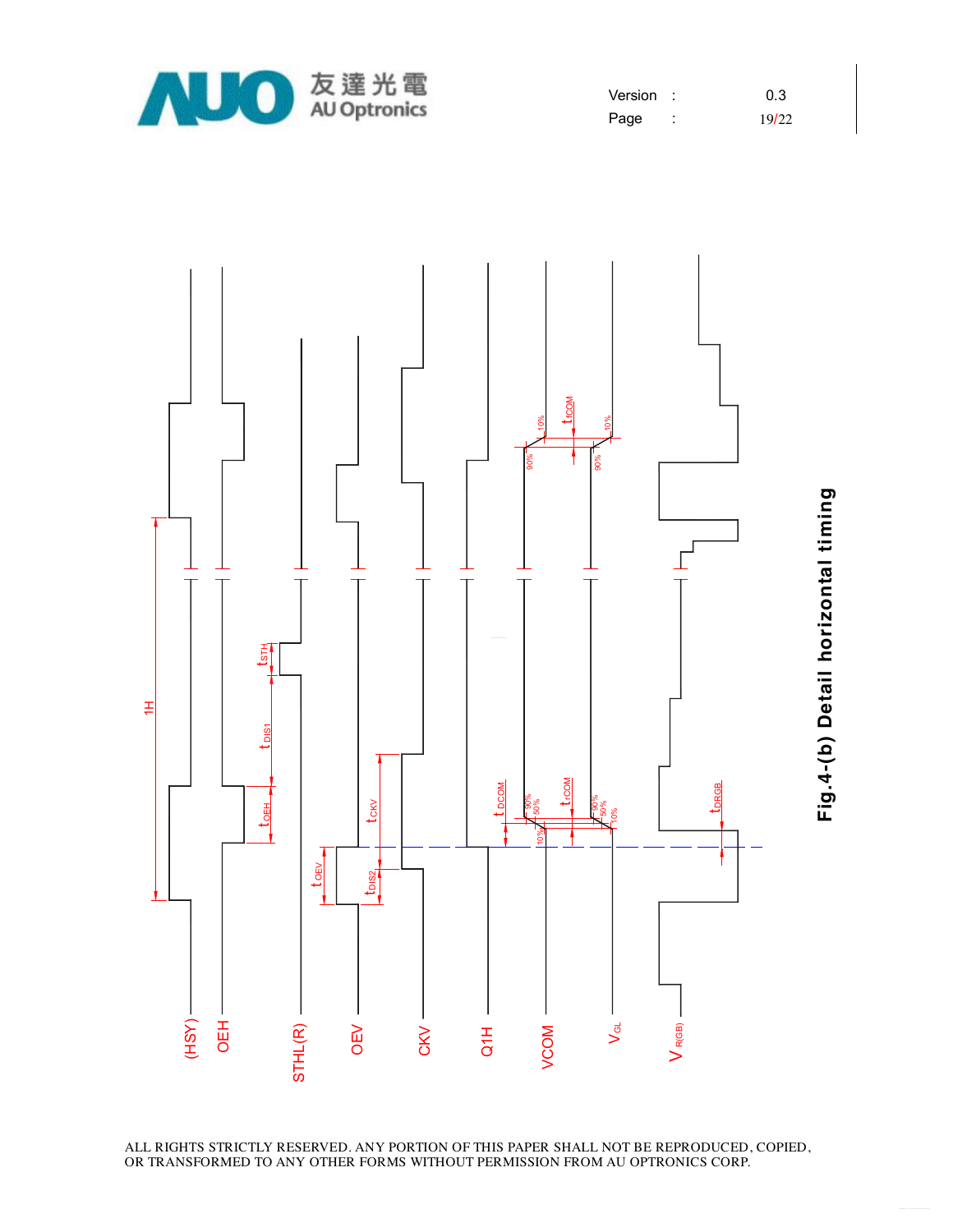

| Version | 0.3   |
|---------|-------|
| Page    | 20/22 |



**Fig.5**  $\geq$ **ertic al s hift clo c k timin g**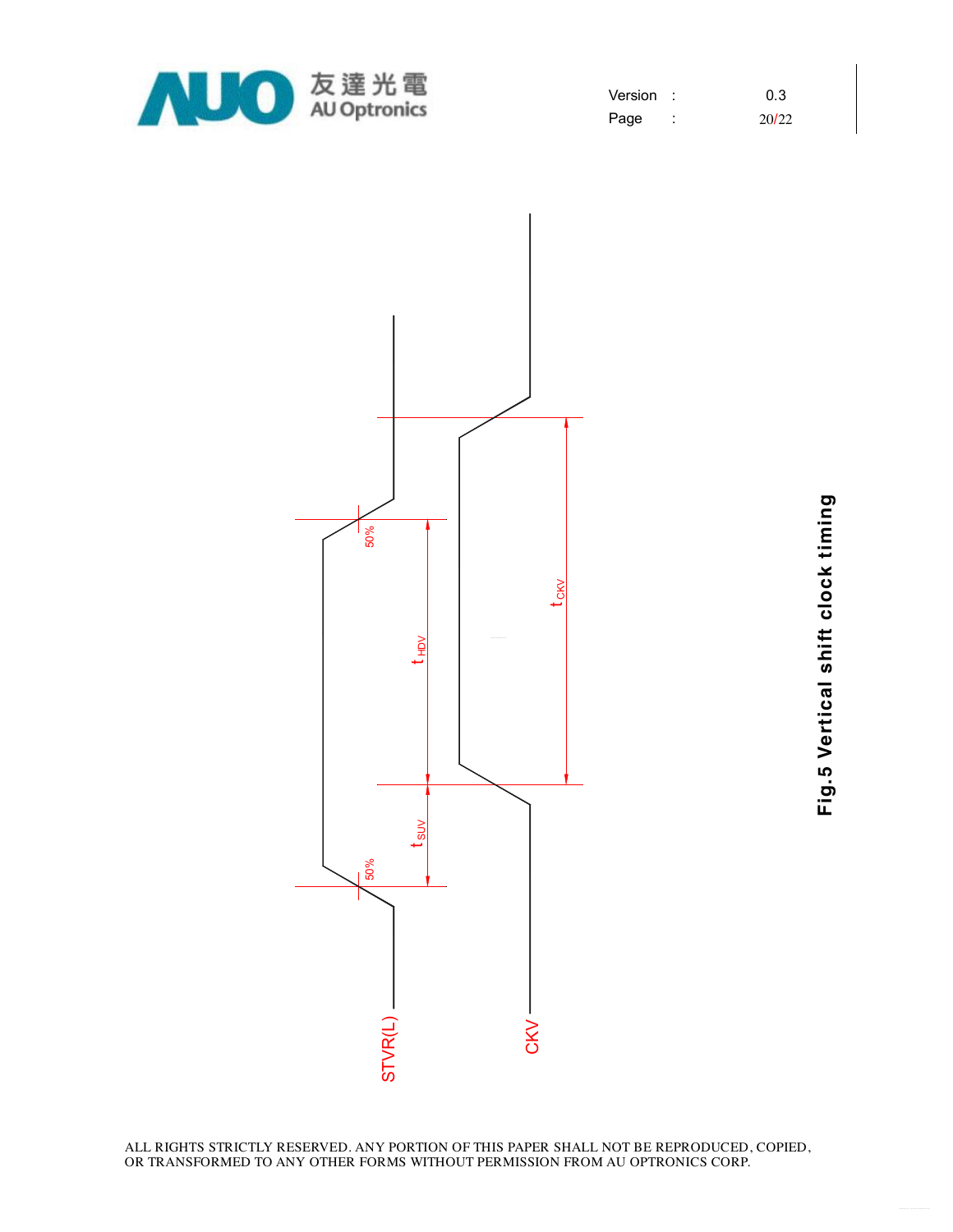

| Version |   | 0.3   |
|---------|---|-------|
| Page    | ٠ | 21/22 |



**Fig.6-(a) V ertic al timin g (Fro m u p to d o w**

**n)**